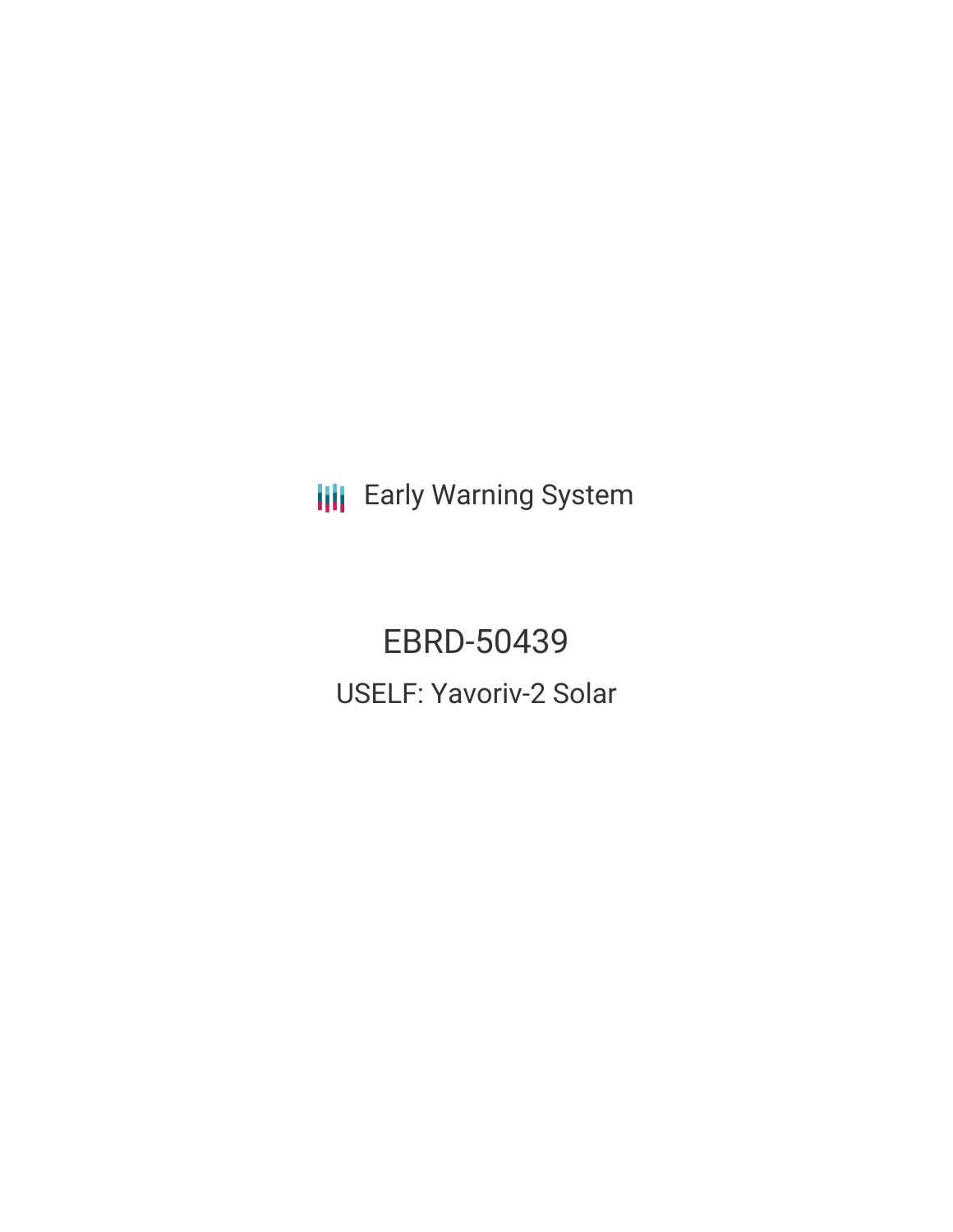

# **Quick Facts**

| <b>Countries</b>               | Ukraine                                                 |  |  |  |  |
|--------------------------------|---------------------------------------------------------|--|--|--|--|
| <b>Specific Location</b>       | Town of Ternovytsa in the L'viv region                  |  |  |  |  |
| <b>Financial Institutions</b>  | European Bank for Reconstruction and Development (EBRD) |  |  |  |  |
| <b>Status</b>                  | Proposed                                                |  |  |  |  |
| <b>Bank Risk Rating</b>        | B                                                       |  |  |  |  |
| <b>Voting Date</b>             | 2019-06-19                                              |  |  |  |  |
| <b>Borrower</b>                | Energopark Yavoriv LLC                                  |  |  |  |  |
| <b>Sectors</b>                 | Construction, Energy, Infrastructure                    |  |  |  |  |
| Investment Type(s)             | Loan                                                    |  |  |  |  |
| <b>Investment Amount (USD)</b> | $$7.83$ million                                         |  |  |  |  |
| <b>Project Cost (USD)</b>      | \$31.09 million                                         |  |  |  |  |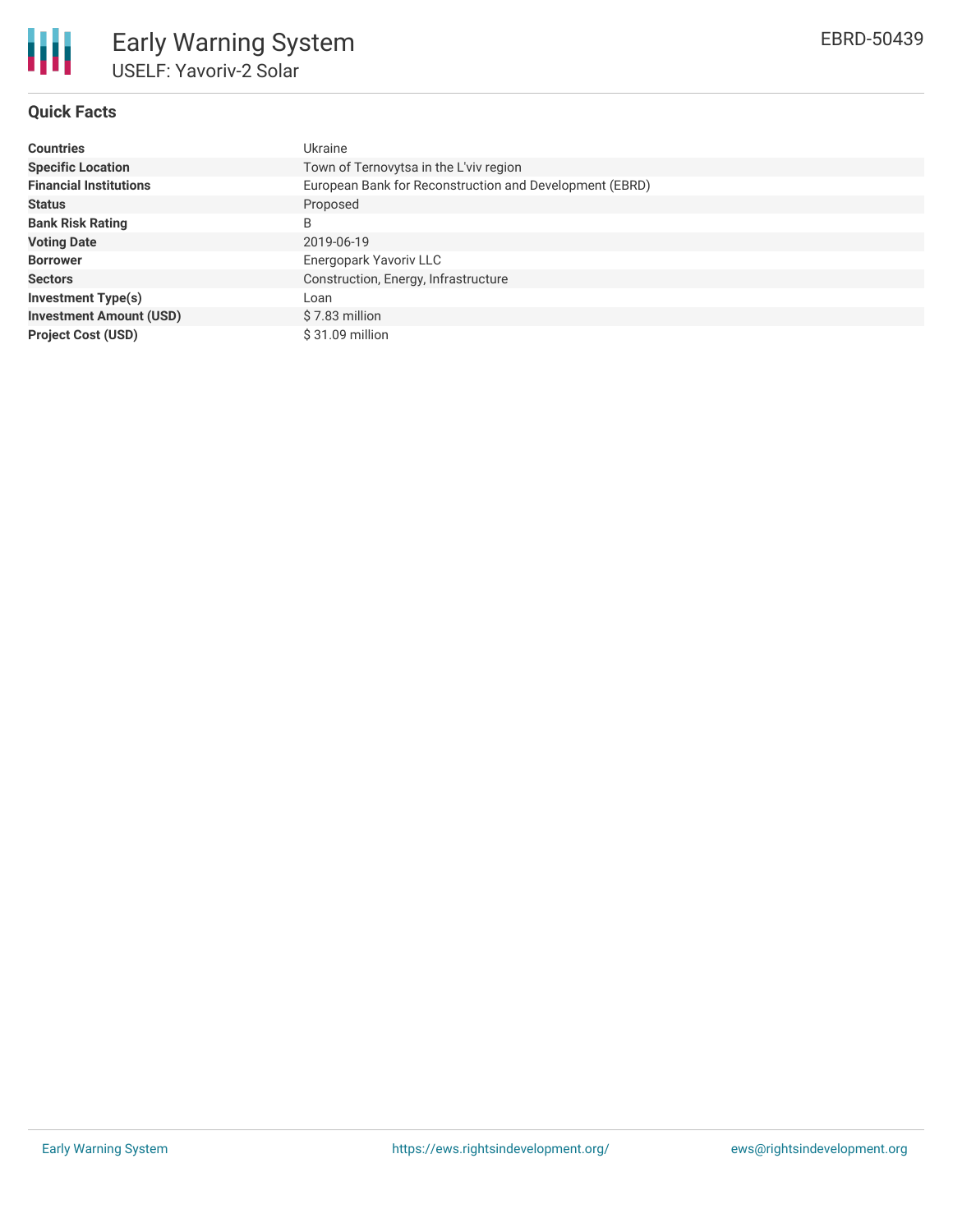

## **Project Description**

According to the Bank's website, this project provides financing for the construction and operation of a solar photovoltaic power plant located near the town of Ternovytsa. The Project is an extension of an existing Bank-financed project.

According to the Bank, independent Environmental and Social Due Diligence has confirmed that the environmental and social issues associated with the construction of the solar power plant are confined to the site and can be mitigated.

The project is located within an Emerald site (nature protection area) and the Bank claims that studies to date indicated that the impacts can be mitigated.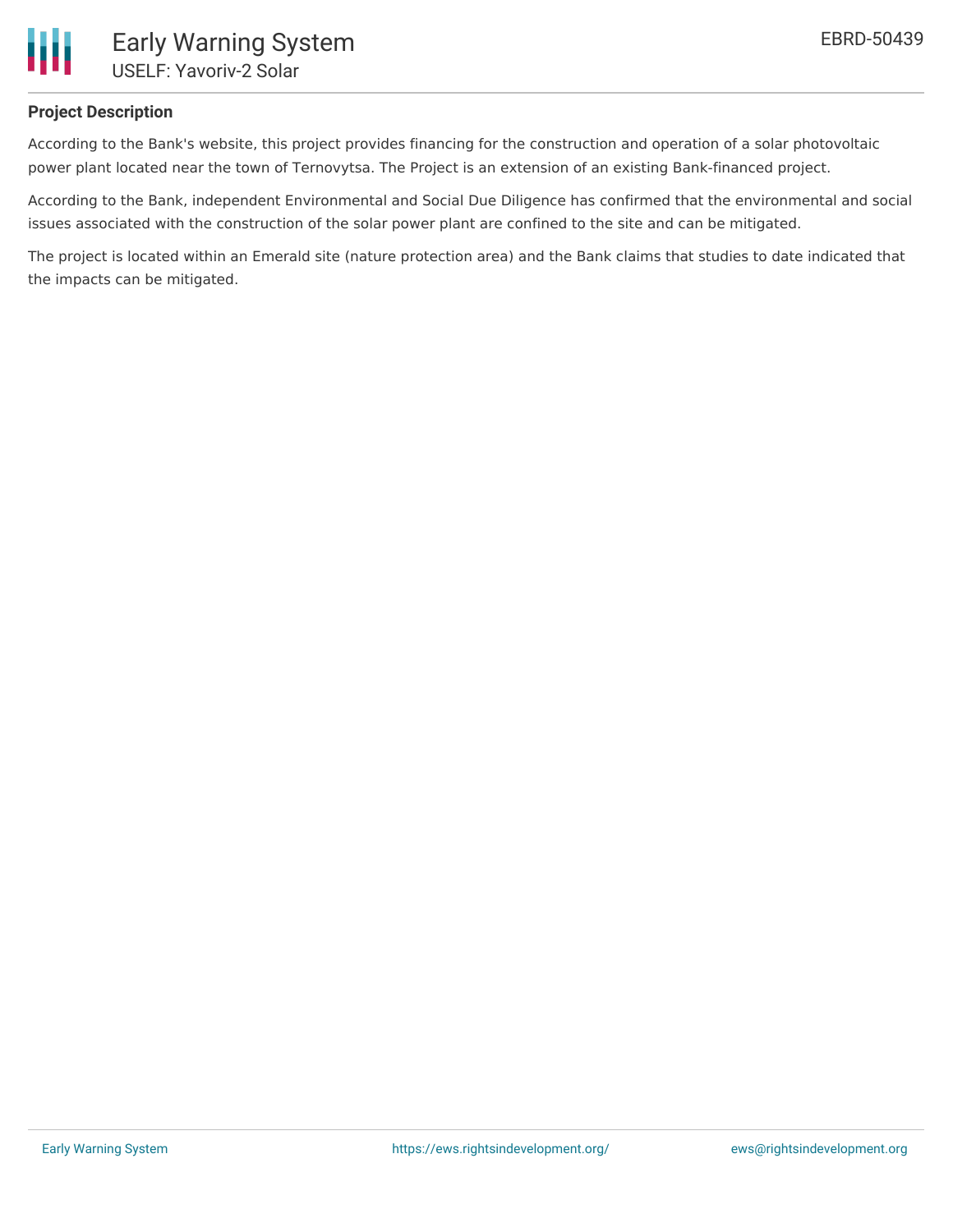

### **Investment Description**

European Bank for Reconstruction and Development (EBRD)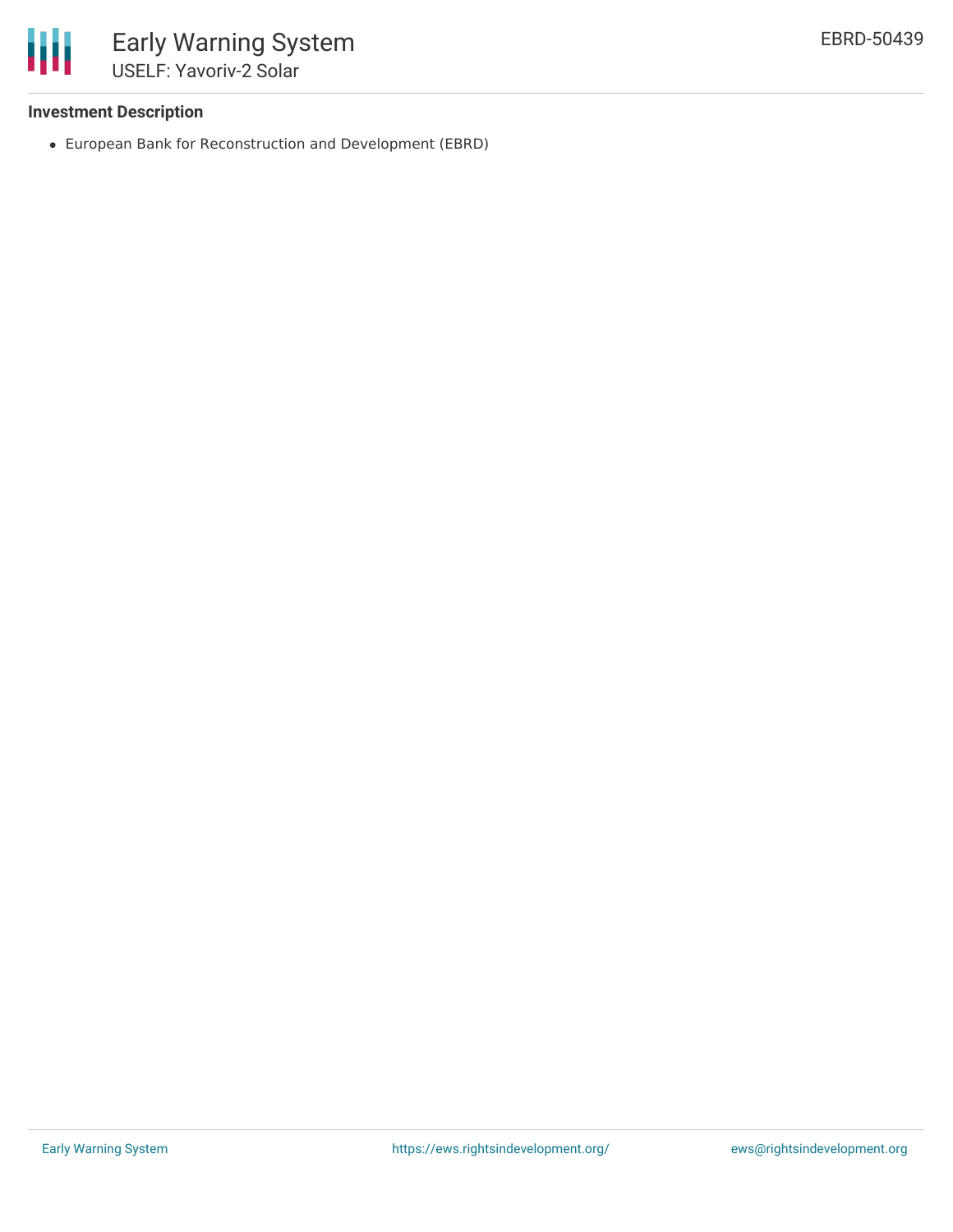

# **Private Actors Description**

Energopark Yavoriv LLC is a special purpose vehicle incorporated in Ukraine for the purpose of developing, constructing and operating the Project. The company is ultimately fully owned by the Kozytskyy family.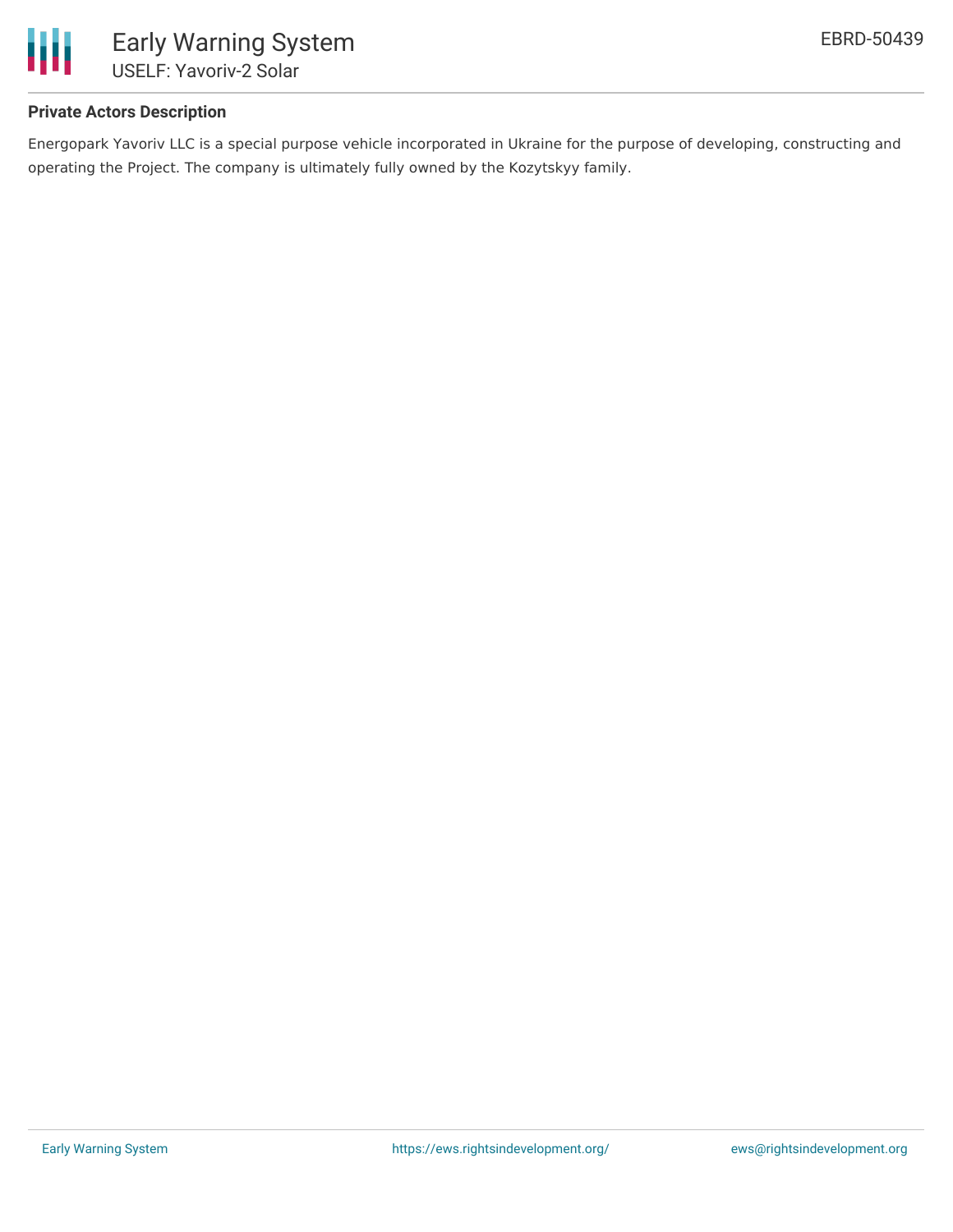

# Early Warning System USELF: Yavoriv-2 Solar

| <b>Private Actor 1</b> | <b>Private Actor</b><br>Role | <b>Private Actor</b><br>l Sector | <b>Relation</b>          | <b>Private Actor 2</b> | <b>Private Actor</b><br>2 Role | <b>Private Actor</b><br>2 Sector |
|------------------------|------------------------------|----------------------------------|--------------------------|------------------------|--------------------------------|----------------------------------|
|                        |                              |                                  | $\overline{\phantom{a}}$ | Energopark Yavoriv LLC | Client                         |                                  |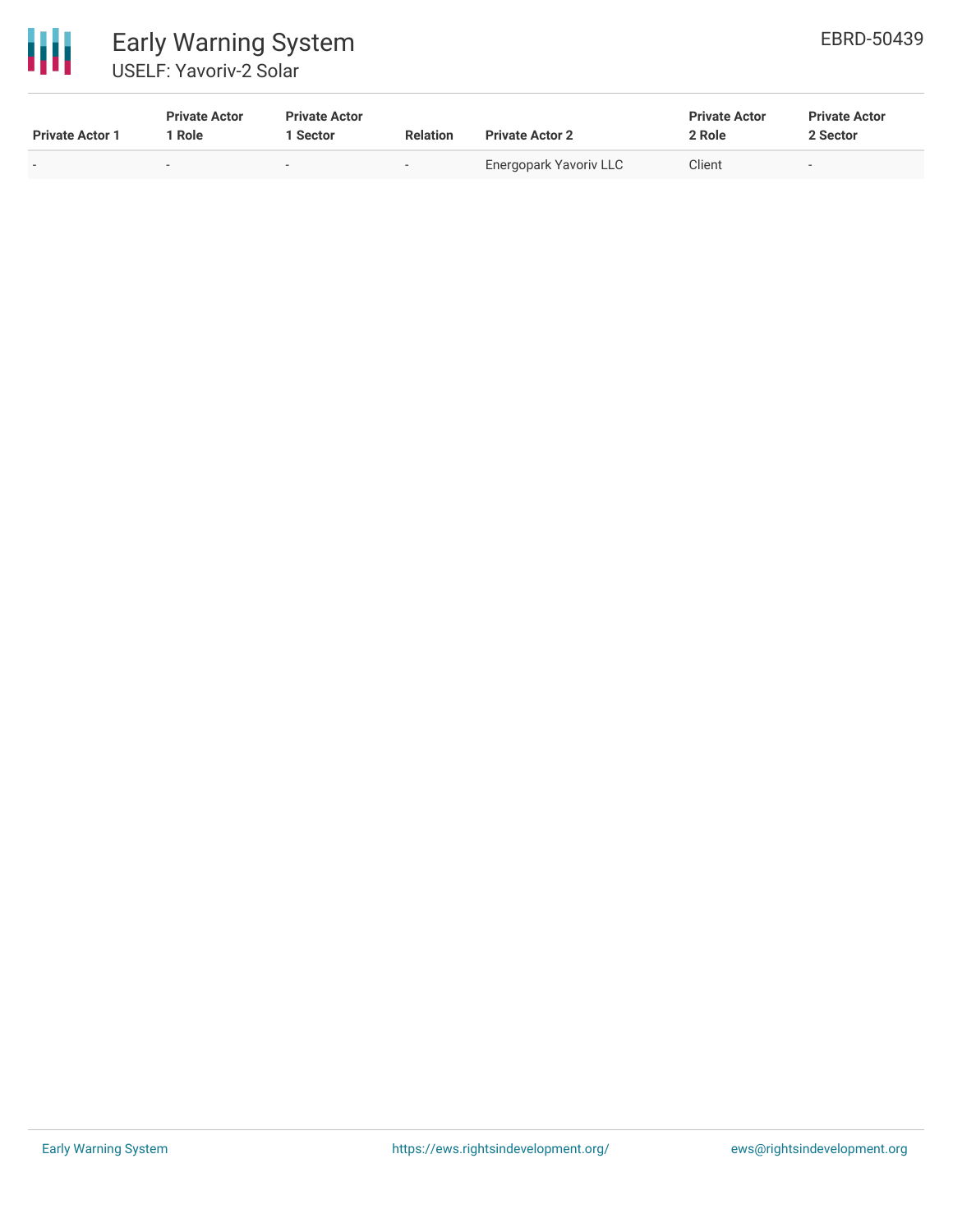# **Contact Information**

Andriy Matolych [matolych@gaz.net.ua](mailto:matolych@gaz.net.ua) 0673240614 Ukrainky 54 Street Yavoriv District Ternovytsya Lviv region 81060 Ukraine

## **ACCOUNTABILITY MECHANISM OF EBRD**

The Project Complaint Mechanism (PCM) is the independent complaint mechanism and fact-finding body for people who have been or are likely to be adversely affected by an European Bank for Reconstruction and Development (EBRD)-financed project. If you submit a complaint to the PCM, it may assess compliance with EBRD's own policies and procedures to prevent harm to the environment or communities or it may assist you in resolving the problem that led to the complaint through a dialogue with those implementing the project. Additionally, the PCM has the authority to recommend a project be suspended in the event that harm is imminent. You can contact the PCM at pcm@ebrd.com or you can submit a complaint online using an online form, http://www.ebrd.com/eform/pcm/complaint form?language=en. You can learn more about the PCM and how to file a complaint at http://www.ebrd.com/work-with-us/project-finance/project-complaint-mechanism.html.